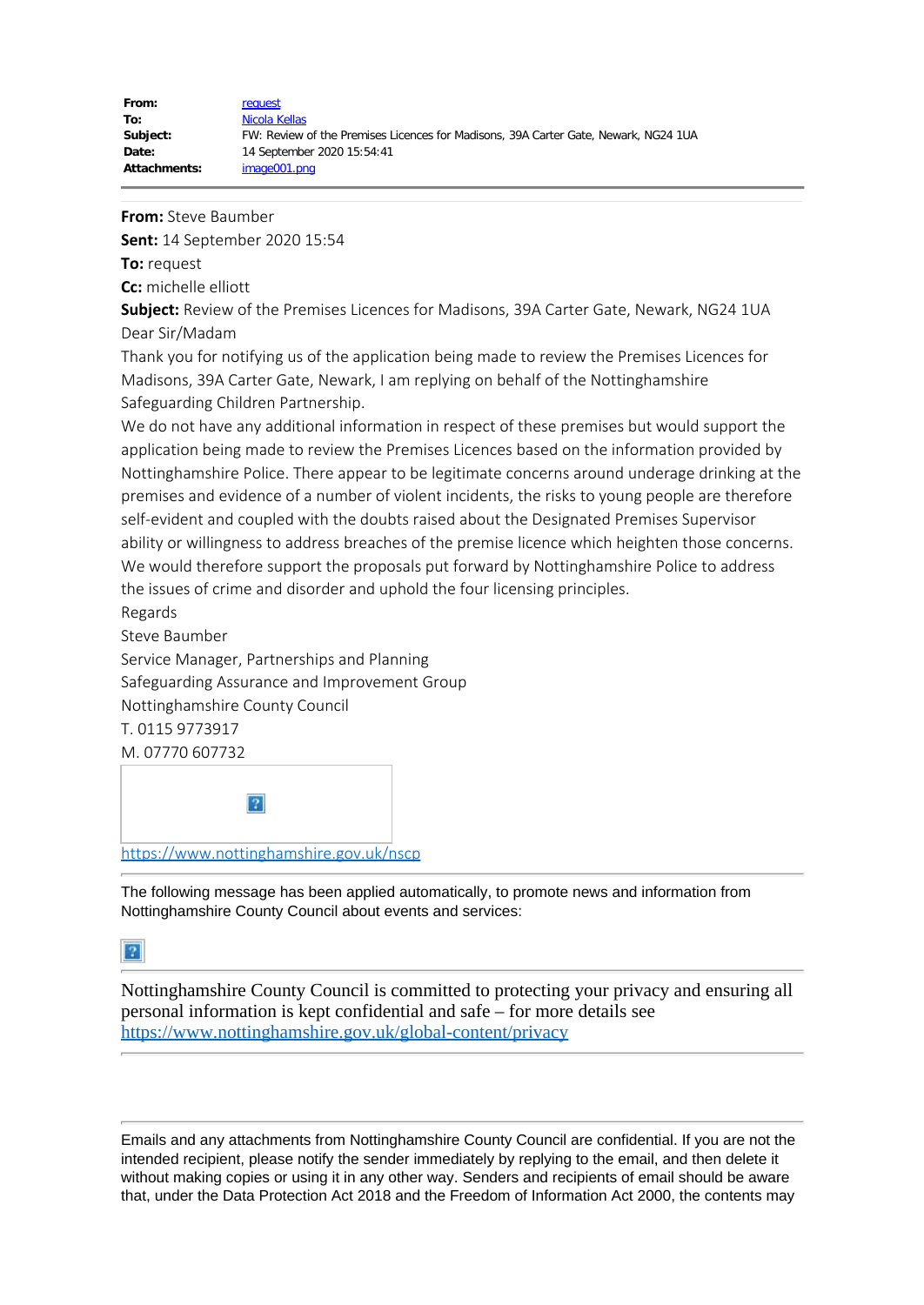have to be disclosed in response to a request.

Although any attachments to the message will have been checked for viruses before transmission, you are urged to carry out your own virus check before opening attachments, since the County Council accepts no responsibility for loss or damage caused by software viruses. You can view our privacy notice at:<https://www.nottinghamshire.gov.uk/global-content/privacy>

Nottinghamshire County Council Legal Disclaimer.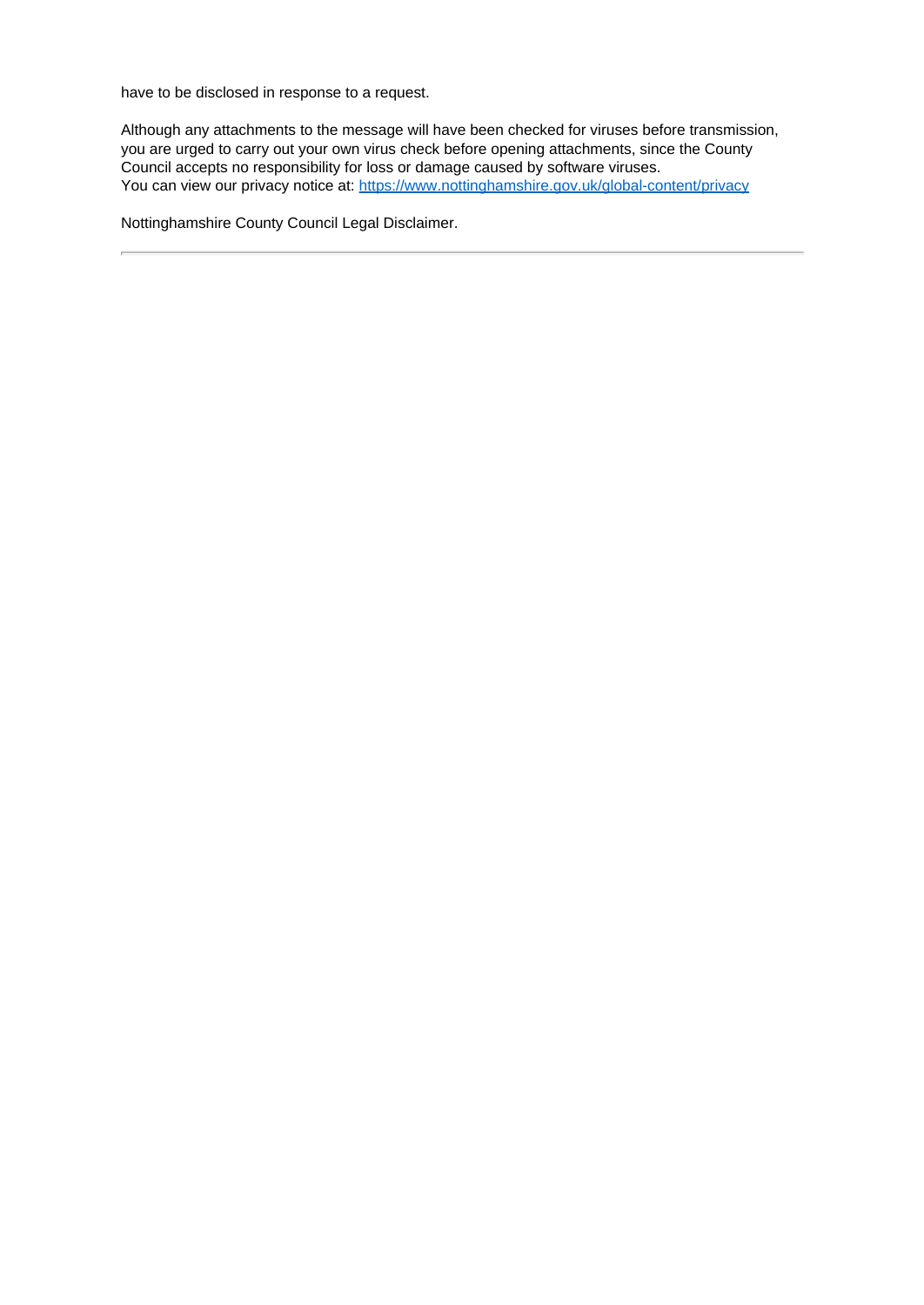Good Evening,

Hope all is well?

I wish to submit a review to the above licence number 002453 at Madisons 39a Carter Gate Newark.

As an external visitor to the town of Newark and afternoon visiting Madisons bar on a number of occasions myself and my family have found the venue and staff very polite and always a well kept bar.

Despite a number of issues that we as a family have read about it seems to only a small number of people that want to spoil it for outsiders like me and my family and this again would make it difficult to be in a position to dine within Newark itself.

We and long with many others vacated the venue and where this is located it is very popular with a vast variety of food and drinks on offer as they are also part of the eat out to help out scheme which we found very helpful when it came to purchasing food and drink from the venue.

From our visit we all found that all staff within the venue was all COVID safe and friendly and welcomed us, we even saw them clean and sanitise our table befofe sat down and kept the required distance when taking our orders.

A bar like Madisons is definatley a place we would re visit again because of how welcoming the staff was. In my Opinion this is something that Newark needs to provide both the town people and most certainly for the outside people who are visiting into Newark as this brings in more business and trade to the town and can open up more opportunities for a small bar like madisons further down the like.

Me and my family both told the managers that we would like to see more of these bars in an around other towns and cities as we believe they would benefit from a number kf venues in different areas build of future prospects for the business.

If you would like further information or details please do not hesitate to contact me on

Best Regards Callum Dixon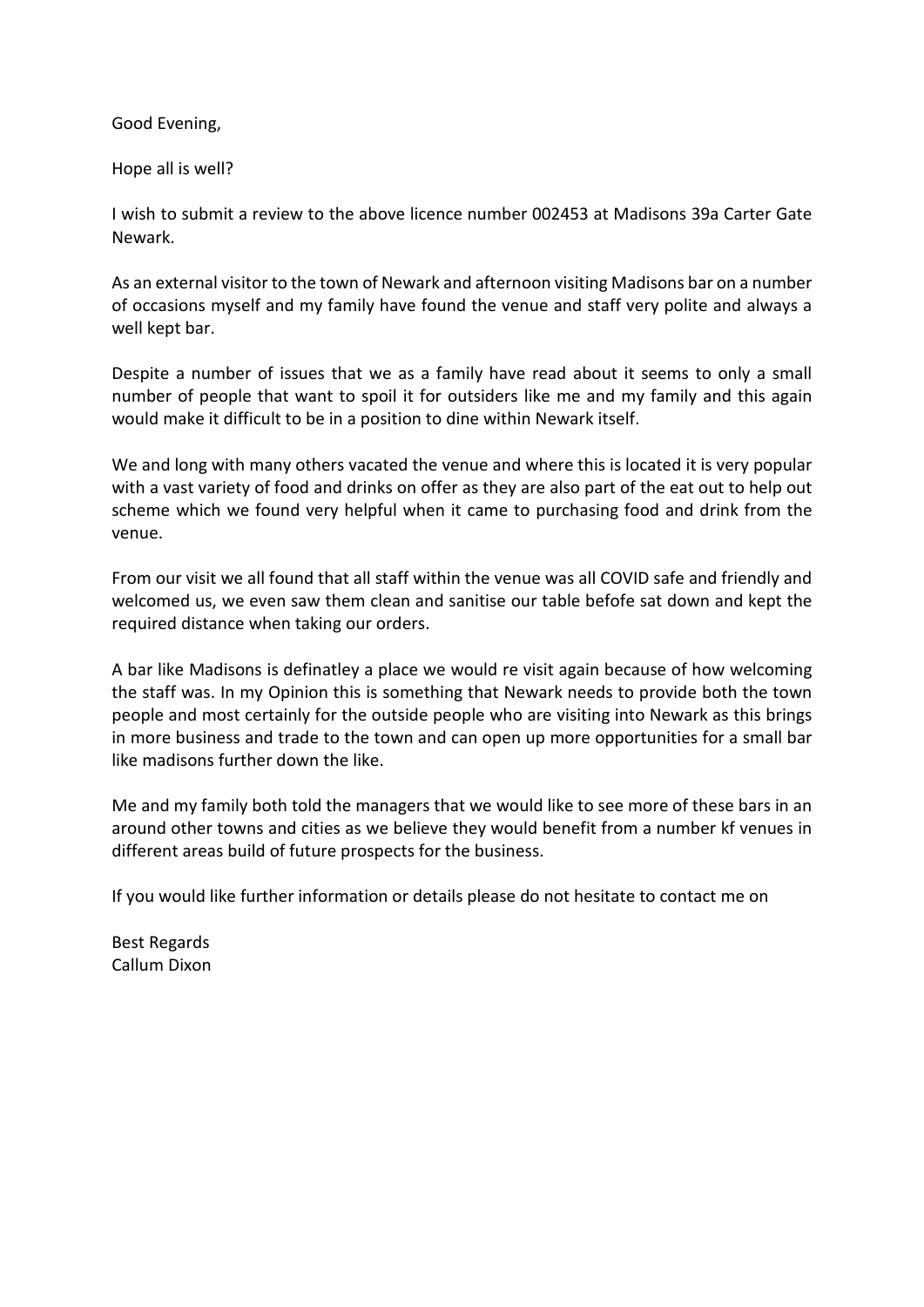I wish to submit a representation against the application to review premises licence number 002453 in respect of Madisons, 39a Carter Gate, Newark.

Madisons has been a safe and inviting bar and nightclub since it opened last year. I am 49 yrs old and enjoy a quality drink in nice, safe premises. Before covid i visited the bar weekly and have resumed going again since covid restrictions were lifted. The management, door and bar staff are friendly and committed to making the environment safe and enjoyable. It has mainly attracted a largely middle aged clientele. 25 to 50 yrs. All was well until the council pushed other venues in the town to close early meaning the only place open is madisons. They have responded brilliantly to ensure covid safe despite the demand. Every weekend 99% of the people in the bar have fun but the odd individual has sometimes let themselves down. The staff are quick to act and nip any trouble quickly. The problem is not madisons! The problem is the council have made it difficult for other premises to stay open late and therefore there is only one place to go. So trouble makers are concentrated in one place. Madisons should not be punished for the poor decisions made by the council and in fact should be saluted for responsibly responding so well. Newark needs a late night venue and Madisons is a high quality and responsible venue. The council is killing Newark economy and hard working responsible business owners, such as Madisons should not be punished they should be fully supported by council and police to ensure the 1 or 2 idiots are dealt with and the other 99% are allowed to enjoy their night out.

I hope the council make the right decision for a modern community and support Madisons in retaining their current license.

I would be happy to attend any hearing in person in support of madisons.

Regards

Carolyn Brown